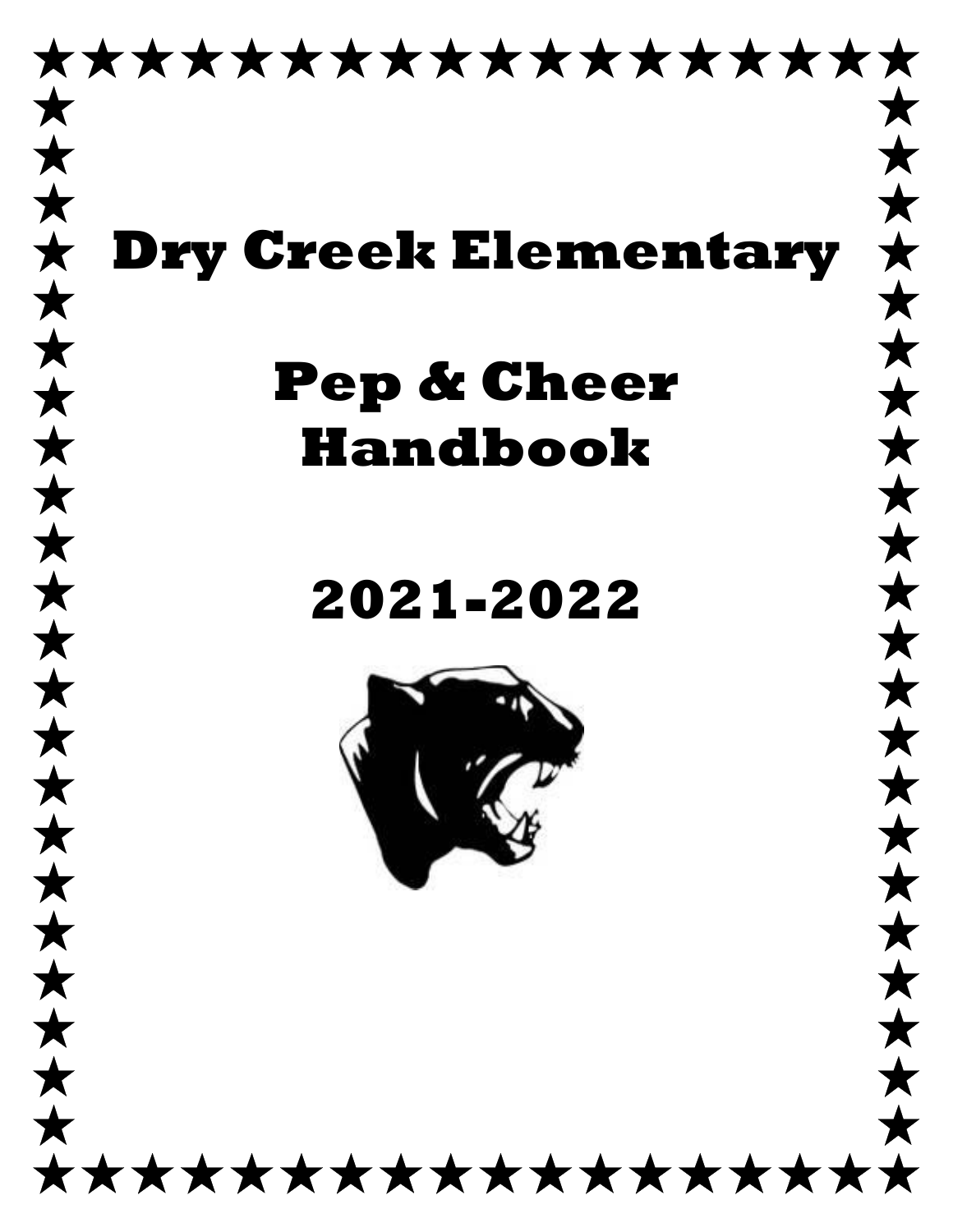1. A squad member may not chew gum, eat, or drink on the field (cheering) or during practice, except at breaks called by the coach. Snack bar will not be allowed until after cheerleaders have finished cheering.

General Rules

 $\bigstar$ 

大大

\*\*\*\*

 $\bigstar$ 

大大

大大

 $\bigstar$ 

 $\hat{\bm{x}}$ 

 $\bigstar$ 

 $\bigstar$ 

 $\bigstar$ 

 $\bigstar$ 

 $\bigstar$ 

大大

 $\bigstar$ 

2. Make-up is only permitted for competitions.

3. Events and practices scheduled by the coach(es) are mandatory. This is important as formations and stunts are dependent upon all participants being present.

4. Squad members are expected to learn all routines taught to the squad. If a member cannot satisfactorily perform a routine, he/she will not be allowed to participate in the rally, activity or performance. Practice on own time is necessary for preparation of events.

5. School rules and regulations must be followed at all times. DC Cheerleaders will sign and follow the Buchanan Area Elementary Athletic Code of Conduct.

6. Squad members must be on time to all practices and games and stay until the practice or event is over.

7. Practice dress code: practice shorts, or black or navy sweatpants or leggings during winter months, cheer shoes or jazz shoes, hair in ponytail with practice bow. DC practice shirt. No jewelry.

8. Parents must be on time to pick their child. If the parents are continuously late in picking up their child, that squad member will be penalized.

9. In order to be eligible for Block DC points, cheerleaders must finish the semester's activities, events, and practices. Excessive unexcused absences (3 or more) will affect the amount of Block DC points awarded.

10. Parents and Cheerleaders, please communicate with your coaches. We are a team and together we hope to help provide a fun, positive experience for all cheerleaders! Game Cheer: [marniehutchason@cusd.com;](mailto:marniehutchason@cusd.com) [claudiagraves@cusd.com](mailto:claudiagraves@cusd.com) Spirit: [morganbitter@cusd.com](mailto:morganbitter@cusd.com)

### Summer Camp

Game Cheer will be attending Buchanan High School's 2 -Day Elementary Cheer Camp. Every Game Cheerleader is expected to attend. The dates are August  $4^{\text{th}}$  and  $5^{\text{th}}$  and  $\triangledown$  cost is \$35.00. Cheerleaders will learn routines that will be used throughout the year. Cheerleaders will not perform at the back to school rally if they do not attend camp regardless of circumstance. In addition, there is an optional day, August  $3^{\scriptscriptstyle \rm nd}$  from  $12{:}00{\text{-}}2{:}00$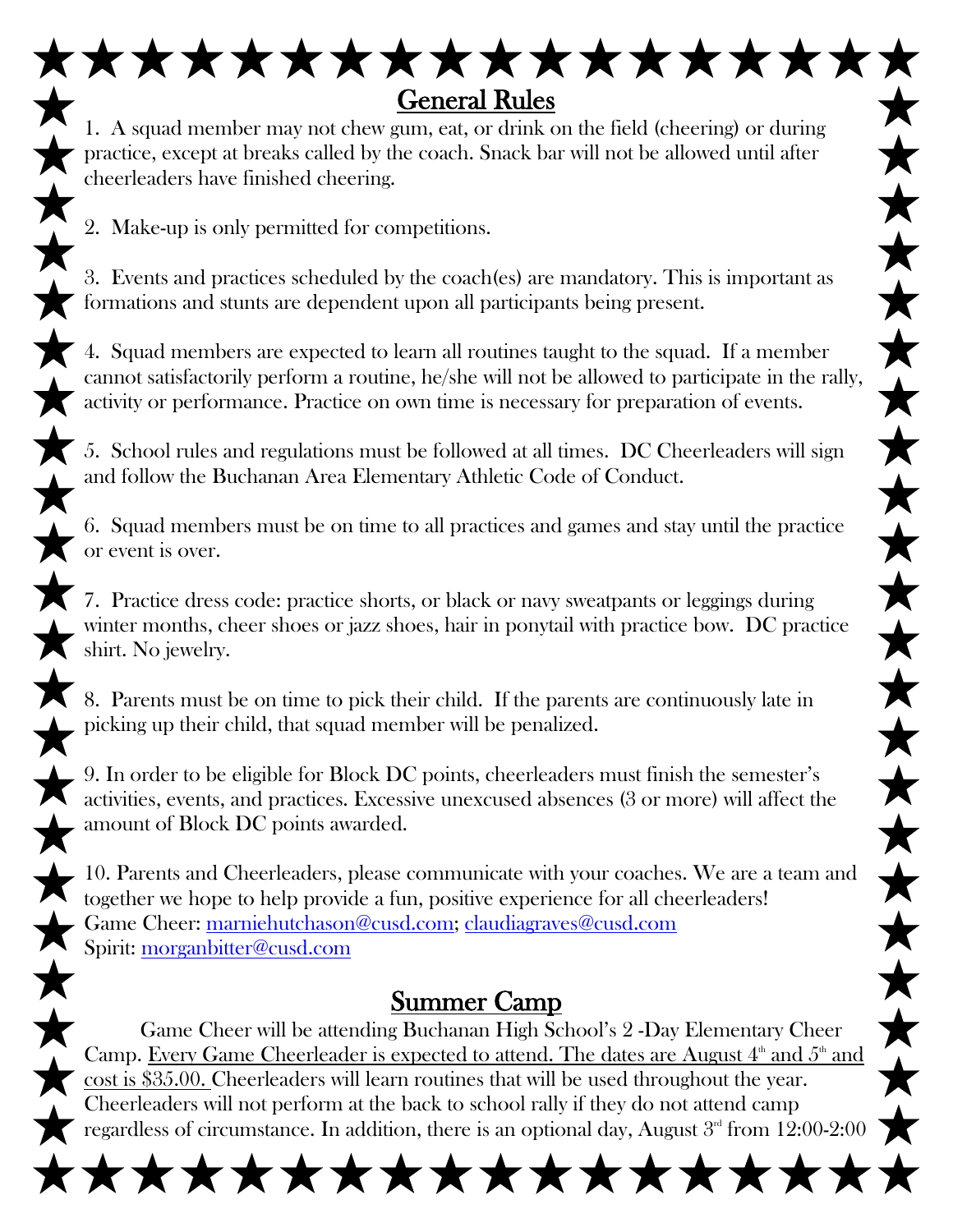## No Cut Squads

 $\bigstar$ 

 $\bigstar$ 

 $\bigstar$ 

 $\bigstar$ 

 $\bigstar$ 

 $\bigstar$ 

 $\bigstar$ 

 $\bigstar$ 

大大大

 $\hat{\textbf{x}}$ 

 $\bigstar$ 

 $\bigstar$ 

 $\hat{\bm{x}}$ 

 $\bigstar$ 

 $\bigstar$ 

\*\*\*

#### Sign Application by May  $21^{\text{th}}$ . No Late sign ups can be accepted. \*Applications are a Google Form that will be emailed to those who attended Clinics and Tryouts.

**Spirit Squad:** This team is only for  $4<sup>th</sup>$  grade. It is an introductory team into our pep and cheer program. Students will practice 1 hour/a month to learn some dance and cheer techniques, make new friends, learn about what it takes to be a DC cheerleader, and have fun! Students on this team will participate in a few events to show what they've learned and gain experience. Practice Day/Time: 1st Wednesday of every month, 3:15-4:20 September through December, and every Wednesday 3:15-4:20 January-February.

### Responsibilities:

Besides attending practices, all squad members will participate in school rallies, elementary football carnival (September), one DC home game, Pastries with Parents, and BHS Spirit Night (January or February).

**Game Squad:** This team is all about school spirit! This team is for  $5^{\text{th}}$  and  $6^{\text{th}}$  grade students. The goal is to show school spirit by exciting and pumping up the crowd at rallies, home games, and events! Students will practice 1 hour/a week to learn cheer and dance techniques, jumps, cheer game actions, and rally routines. Practice Day/Time: Wednesday 3:15-4:20 August through March. Cheerleaders participating on a sport's team will wear their sport's uniform to school. They will participate in their sport, then if they finish by 3:15, will change into their cheer uniform to help cheer at home games.

## Responsibilities:

Besides attending practices, all squad members will participate in BHS Summer Cheer Camp, school rallies, elementary football carnival (September), Football Spirit Night at BHS (September or October), home football and basketball games, and BHS Cheer Spirit Night (February), school events: Grandparents Breakfast, DC cheer camp fund raisers.

# Tentative Competitive Teams

Tryouts: September 8, 2021 Only students on Spirit and Game will be invited to tryout **MANDATORY Competitions:** CHS (last Sat. in Jan.)

 CW and CN (Saturdays in February) MANDATORY Practice Commitments: Possible 4 day/week practices during dead weeks. Practice Day/Time: every Wednesday 3:45-4:45 pep and 4:45-5:45 cheer, September-February. There will be a few Saturday practices, to learn choreography and others are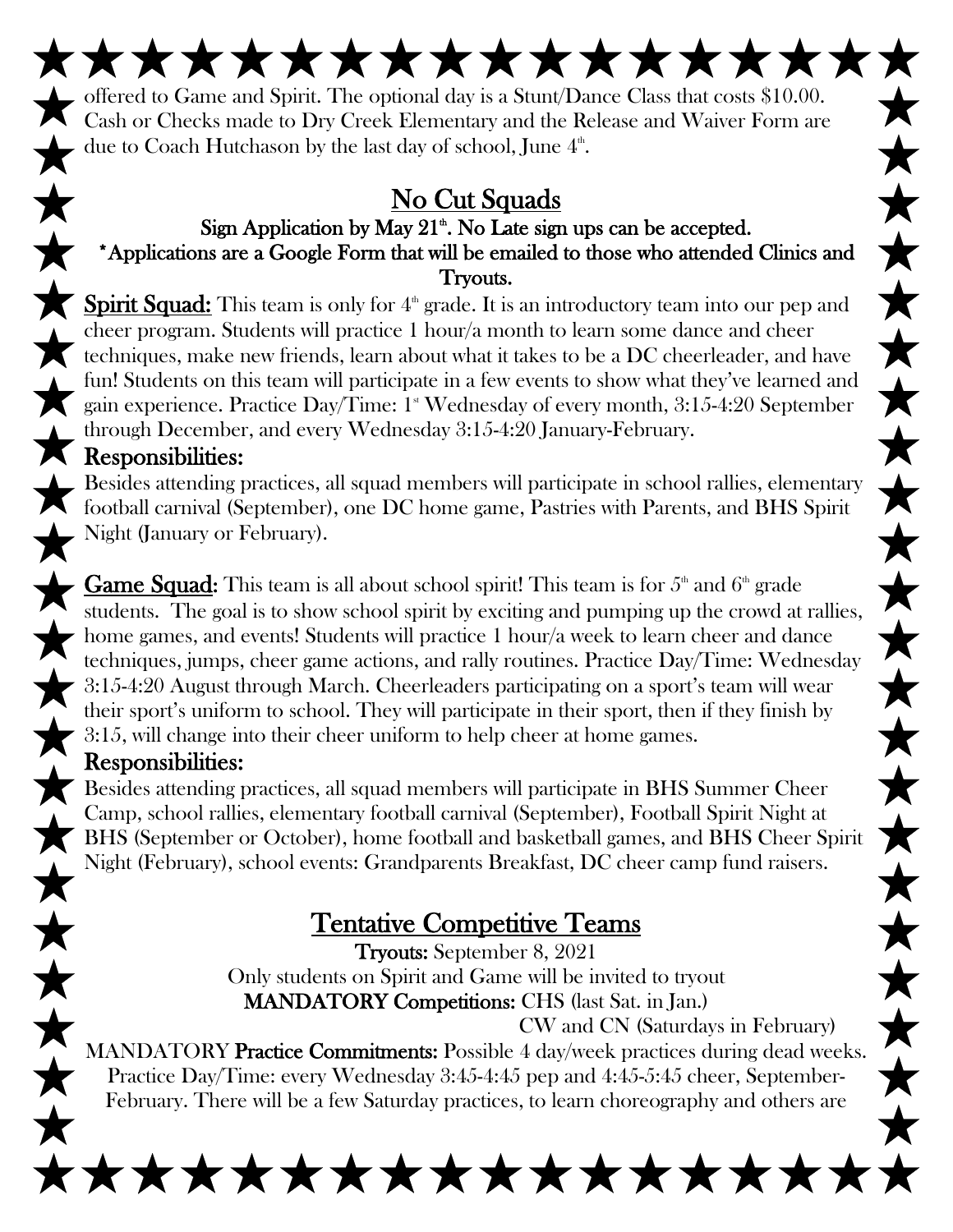#### \*\*\*\*\*\*\*\*\*\*\*\*\*\*\*\*\* TBA as needed. We will also hold practices on the Fridays before our three Saturday competitions.

Competition Pep: This is a competitive dance team. These Panther Dancers will wow our audience at rallies with a choreographed routine that will include leaps, spins, turns, and other dance techniques.

Competition Cheer: This is a competitive cheer team. Cheerleaders on this team will execute tumbling, stunts, and dance all through an exciting choreographed routine.

### Excused Absences

The coaches will not honor multiple excuses from the same person. Squad members may not have more than two unexcused absences per quarter. If so, they may be suspended, removed, or demoted from their squad.

Please communicate ahead when possible. Excused absences are absences caused by: 1. Illness (if cheerleader is absent from school the day of practice) \*Please email coach(es) to inform us. The office does not inform us with a child is out from school.

- 2. Emergency family need
- 3. Participation in a school sponsored event
- 4. Participation in a religious observance

## Uniforms

#### MANDATORY Virtual Fittings: May 21st - May  $27<sup>th</sup>$

Parent and cheerleader must participate, as the parent will be measuring the cheerleader and entering sizes into the online system. The uniform and additional spirit pack items are to be paid on the online Varsity Cheer payment portal starting May  $28^{\text{th}}$ . Payments must be received by June 6<sup>h</sup>. Payment portal links will be emailed out. Please communicate with a coach if you have a financial concern. If payments are not made or no communication by May  $28<sup>th</sup>$ , then it is assumed that you have declined to place your child on our 2020-21 cheer teams, and your child's name will be removed from our roster.

Complete uniforms are required for all performances and games. Practice wear is required for all practices unless otherwise noted by a coach. Minor forms will be given for not wearing the appropriate attire.

# Game Squad Uniform

The uniform includes a shell, body liner, skirt, bundies, uniform bow, 1 pair of socks, as well as sweats. ALL white tennis shoes are required for the uniform and practice wear. **Practice clothes include a t-shirt, shorts, and a practice bow. Practice clothes and practice** bow are required at all practices unless noted. Game Cheer Prices: Shoes-  $\$55.00$ , Practice Clothes- \$30.00, Game Cheer Uniform- Shell/Skirt/Liner/Brief/Bow/Sock- \$175.00, Sweats-Personalized with name- \$90.00. Prices are an approximate and do not include tax and shipping.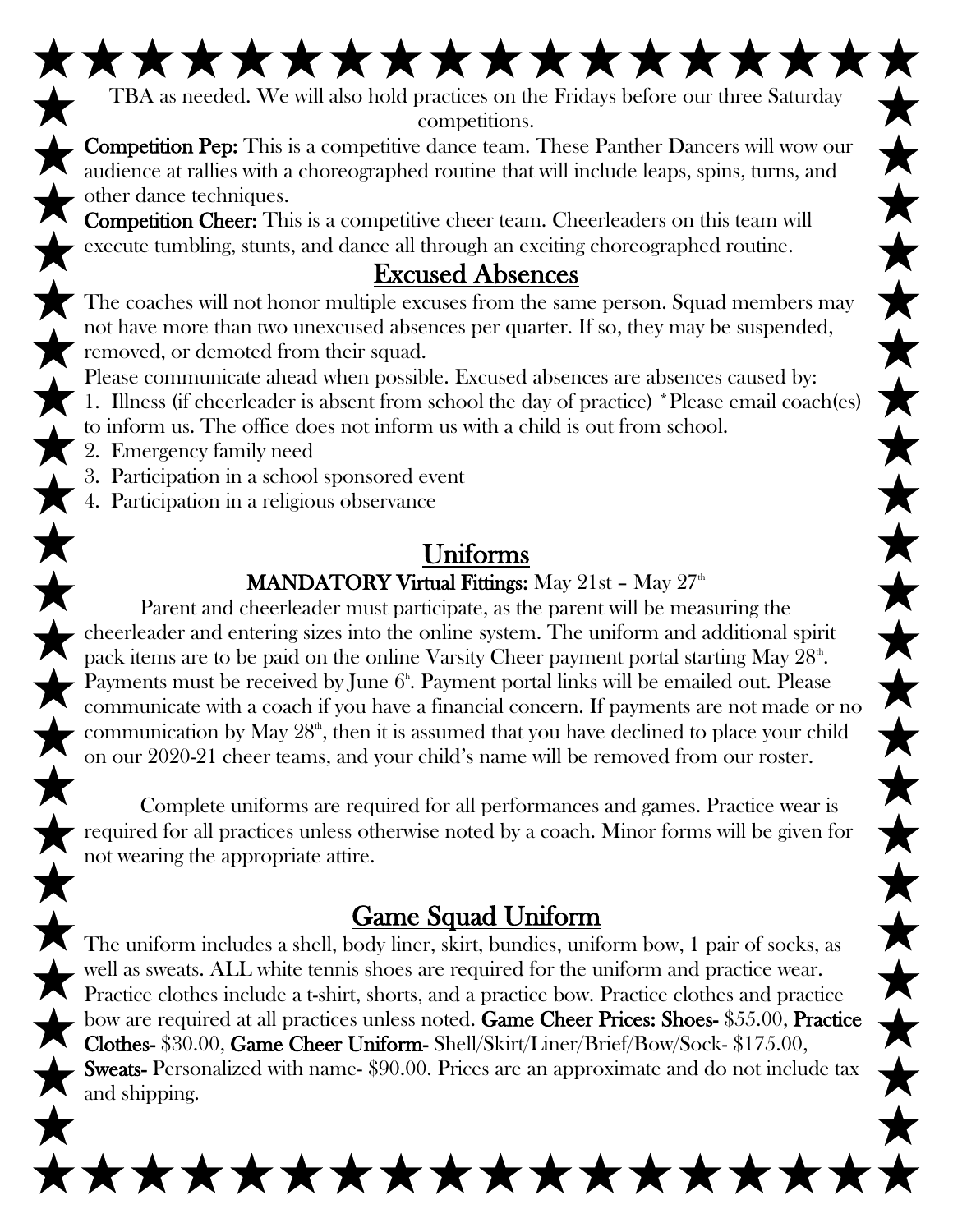

The uniform includes a sleeveless top, skirt, uniform bow, 1 pair of socks as well as sweats. ALL white tennis shoes are required for the uniform and practice wear. Practice clothes include a t-shirt, shorts, and an additional bow. Practice clothes and practice bow are required at all practices. Spirit Squad Prices: Shoes- \$55.00, Practice Clothes- \$30.00 Spirit Uniform including personalized Sweats- \$150. Prices are an approximate and do not include tax and shipping.

## Policies

#### Eligibility:

Participation requires students to meet the following eligibility standards throughout the school year: These are checked each quarter:

- 1. All subject grades need to be a C or better
- 2. Good Citizenship: No excessive minors, office referrals, or suspensions
- 3. Regular school attendance (including no excessive tardies)

#### Ineligibility:

School Minor system will be enforced at practices and events for not abiding by school and cheer expectations. Multiple minors may result in suspension and/or removal from the team.

# List of Important Dates

5/21 Sign Ups- Read Handbook and sign application by this date in order to receive virtual fittings link 5/21-5/27 Virtual Fittings Game and Spirit 5/28-6/4 Payment Portal Opens 6/4 Payment Portal Closes 6/4 Release and Waiver Form is due for ALL Game Cheer and Spirit attending camp 6/4 Camp \$ due (\$35 for Game Cheer, \$45 for optional Stunt/Dance class) (\$10 for Spirit attending Stunt/Dance class) 8/3 BHS Summer Cheer Camp 12:00-2:00 Stunt/Dance Class (Spirit & Game Cheer who paid \$10) 8/4 BHS Summer Cheer Camp 8:30-3:00 (Game Cheer only) 8/5 BHS Summer Cheer Camp 8:30-3:00 (Game Cheer only) 8/25 Practices Begin (Game Cheer) 9/1 Practices Begin (Spirit) 9/8 Competition Team Tryouts (Game and Spirit) 9/11 Choreography Practice for Comp teams

\*\*\*\*\*\*\*\*\*\*\*\*\*\*\*